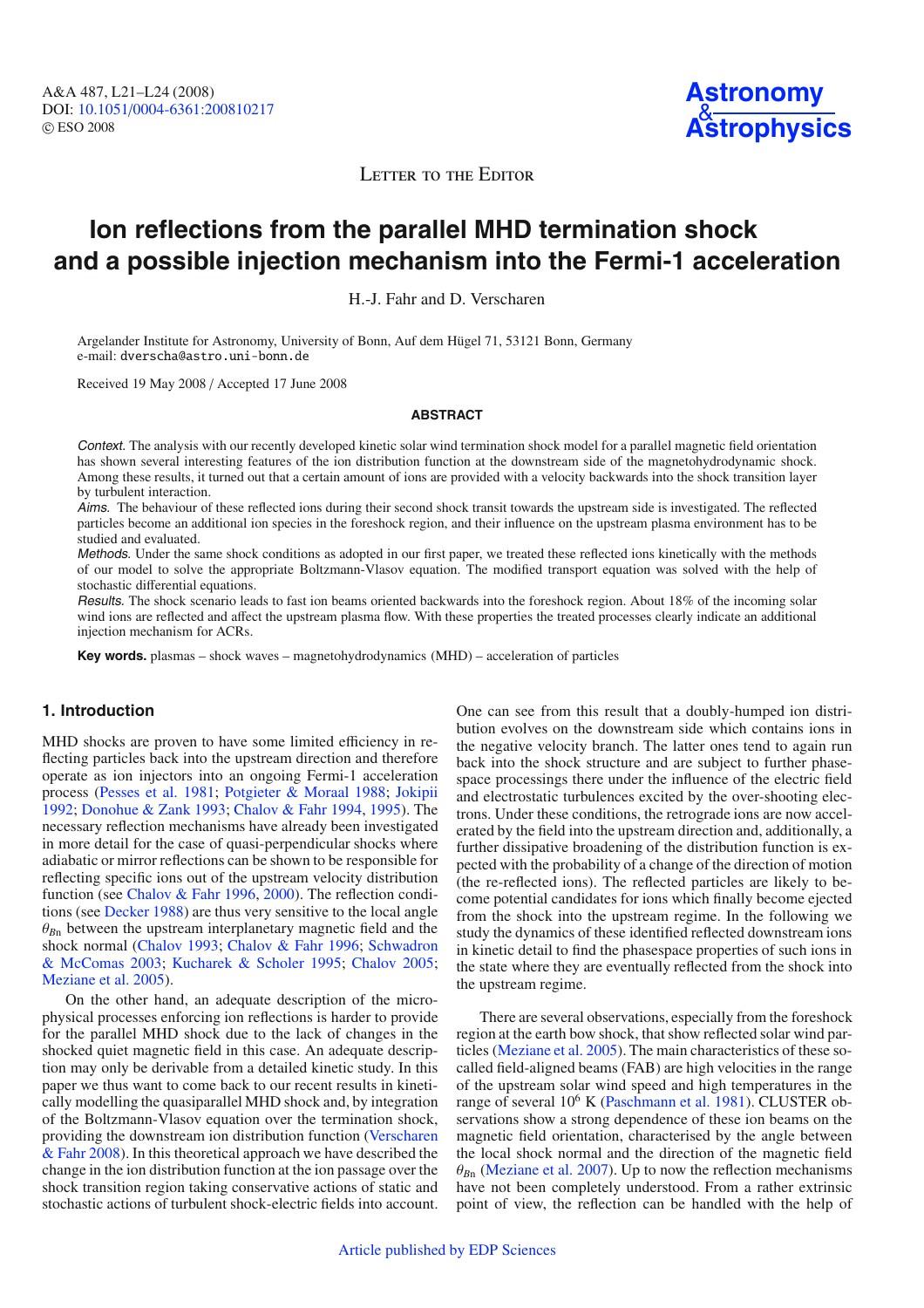<span id="page-1-0"></span>

**[Fig. 1.](http://dexter.edpsciences.org/applet.php?DOI=10.1051/0004-6361:200810217&pdf_id=1)** Normalised ion distribution function on the downstream side of the solar wind termination shock. The velocity  $\tilde{w}_{\parallel}$  is normalised to the upstream ion bulk velocity. The dotted curves are fit results.

conservation laws [\(Paschmann et al. 1980\)](#page-3-17), but the acting processes and the cause for the appearance of the reflected ions are essentially not known. Furthermore, there are perhaps already observational hints available for the existence of shock-reflected ions in the precursor region of the solar wind termination shock. On Dec. 16, 2004, VOYAGER-1 was claimed to have crossed the termination shock at a distance of 94 AU (see [Fisk 2005](#page-3-18)). There have, however, been striking precursor events in the region ahead of the shock before this crossing event. For example there were a series of increases in the intensity of low-energy ions connected with strong anisotropies and ion-fluxes coming from antisolar directions, and these phenomena gave rise to controversely speculate on a possible shock crossing already in Dec. 2003 (see [Krimigis et al. 2003;](#page-3-19) [McDonald et al. 2003;](#page-3-20) [Burlaga et al.](#page-3-21) [2003](#page-3-21)). The surprising phenomena seen by the VOYAGER-1 detectors in this phase could well have been connected with ions reflected from the shock into the upstream solar wind region.

#### <span id="page-1-2"></span>**2. The reflected ions in our model**

From our recent model calculations [\(Verscharen & Fahr 2008](#page-3-14)), it turns out that, because of stochastic interaction processes with electrostatic turbulences within the shock transition, a nonnegligible fraction of ions appears on the downstream side of the shock within the negative branch of the ion velocity distribution function; i.e., this fraction represents an ion population with "negative" individual velocities  $w_{\parallel}$ . An example of the normalised downstream ion distribution function for calculations by the model under a typical parameter choice for the quiet solar wind (cf. [Marsch 2000](#page-3-22)) is shown in Fig. [1.](#page-1-0)

These ions have to be treated with special care within our kinetic theory. At first glance, an individual ion should not be able to reach the downstream side of the shock region, if somewhere within the transition region it has attained a negative velocity, i.e. one directed into the upstream direction. Nevertheless the occurrence of reflected ions on the downstream side does not indicate an inconsistency in the solution within our kinetic treatment, but simply expresses that some ions arriving downstream with low or vanishing positive velocities due to ongoing stochastic interaction processes finally attain negative velocities again. In contrast, there is good reason to take these upstream flowing ions as serious input for further kinetic treatment leading towards the better asymptotic consistency not yet achieved in our earlier approach [\(Verscharen & Fahr 2008](#page-3-14)), as we are going to show. Neither in the upstream nor in the downstream region

<span id="page-1-1"></span>**Table 1.** Fit results and their physical interpretation.

| Parameter   | Value                | Physical interpretation                                                          |
|-------------|----------------------|----------------------------------------------------------------------------------|
| $a_{r}$     | $1.394 \pm 0.011$    |                                                                                  |
| $b_r$       | $8.74 \pm 0.15$      | $\Rightarrow T_1^{\text{refl}} = 1.1 \times 10^6 \text{ K}$                      |
| $c_{\rm r}$ | $-1.1519 \pm 0.0022$ | $\Rightarrow U_1^{\text{refl}} = -4.6 \times 10^7 \text{ cm s}^{-1}$             |
| $b_{rr}$    | $12.05 \pm 0.97$     | $\Rightarrow T_{1 \text{ tr}}^{\text{refl}} = 8.0 \times 10^5 \text{ K}$         |
| $c_{rr}$    | $1.0554 \pm 0.0089$  | $\Rightarrow U_{1\,\text{rr}}^{\text{refl}} = 4.2 \times 10^7 \text{ cm s}^{-1}$ |

does the ion distribution function undergo any changes within our Boltzmann-Vlasov treatment; it does, however, change its profile exclusively in the transition region of the shock layer. At large distances from the shock, where *U*(*s*) is constant and no turbulent interaction occurs (n.b.:  $D_{\parallel}(s) \approx 0$ ) ions propagate without any changes in their kinetic characteristics. This means that the resulting downstream distribution function reflects the enduring downstream ion phasespace conditions. There will be some ions that already attain a "negative" velocity  $w_{\parallel}$  soon after entrance into the transition region and thus do not carry out a full shock passage. The fraction of such early reflected ions is fairly low, since the strength of the stochastic interaction grows with each step d*s* in the downstream direction. This can be revealed easily by inspection of different paths of the underlying Wiener process (see [Verscharen & Fahr 2008\)](#page-3-14), where velocity differences (averaged over many paths) grow with the increasing duration of the stochastic process. Thus, a particle has to penetrate deeply into the transition region, until it is finally reversed to a negative velocity. This means that, although the branch with negative ion velocities  $w_{\parallel}$  appears in a first view as a numerical artefact, it deserves in fact to be taken serious as the basis of an appropriate estimation for ion reflections at the shock. Thus in the following, we study the evolution of the negative velocity branch of the ion distribution, advancing the integration of the Boltzmann-Vlasov equation from the downstream to the upstream side of the shock.

The downstream ion distribution function is taken as a Maxwellian profile with the parameters from the fit in [Verscharen & Fahr](#page-3-14) [\(2008](#page-3-14)). It is centred at  $U_2^{\text{refl}}$  with  $T_2^{\text{refl}}$  =  $1.24 \times 10^5$  K. The negative bulk velocity of the reflected ions is obtained as  $U_2^{\text{refl}} = -1.8 \times 10^7 \text{ cm s}^{-1}$ . The negative sign indicates the direction towards the inner heliosphere. These fit parameters depend almost solely on the shock thickness. The greater the thickness, the higher the absolute value of  $U_2^{\text{refl}}$  and the temperature. The relative percentage of reflected ions is determined by evaluating the integral

$$
\int_{-\infty}^{0} \bar{f}(\tilde{w}_{\parallel}) d\tilde{w}_{\parallel} = \int_{-\infty}^{0} 0.343 \cdot e^{-7.5(\tilde{w}_{\parallel} + 0.45)^{2}} d\tilde{w}_{\parallel} = 0.22, \tag{1}
$$

which means that 22% of the upstream ions are reflected, whereas 78% propagate into the heliosheath and the interstellar space  $(f$  is normalised to 1). An error margin for this amount can be estimated by integrating the distribution for the limits given by the errors in Table [1](#page-1-1) in [Verscharen & Fahr](#page-3-14) [\(2008](#page-3-14)). A difference of  $\pm 0.01$  for the amount of reflected ions occurs within this margin. The unreflected ions (with positive individual velocities on the downstream side) are excluded from the upcoming considerations. With that understanding, the distribution function of reflected ions can now be normalised again to 1.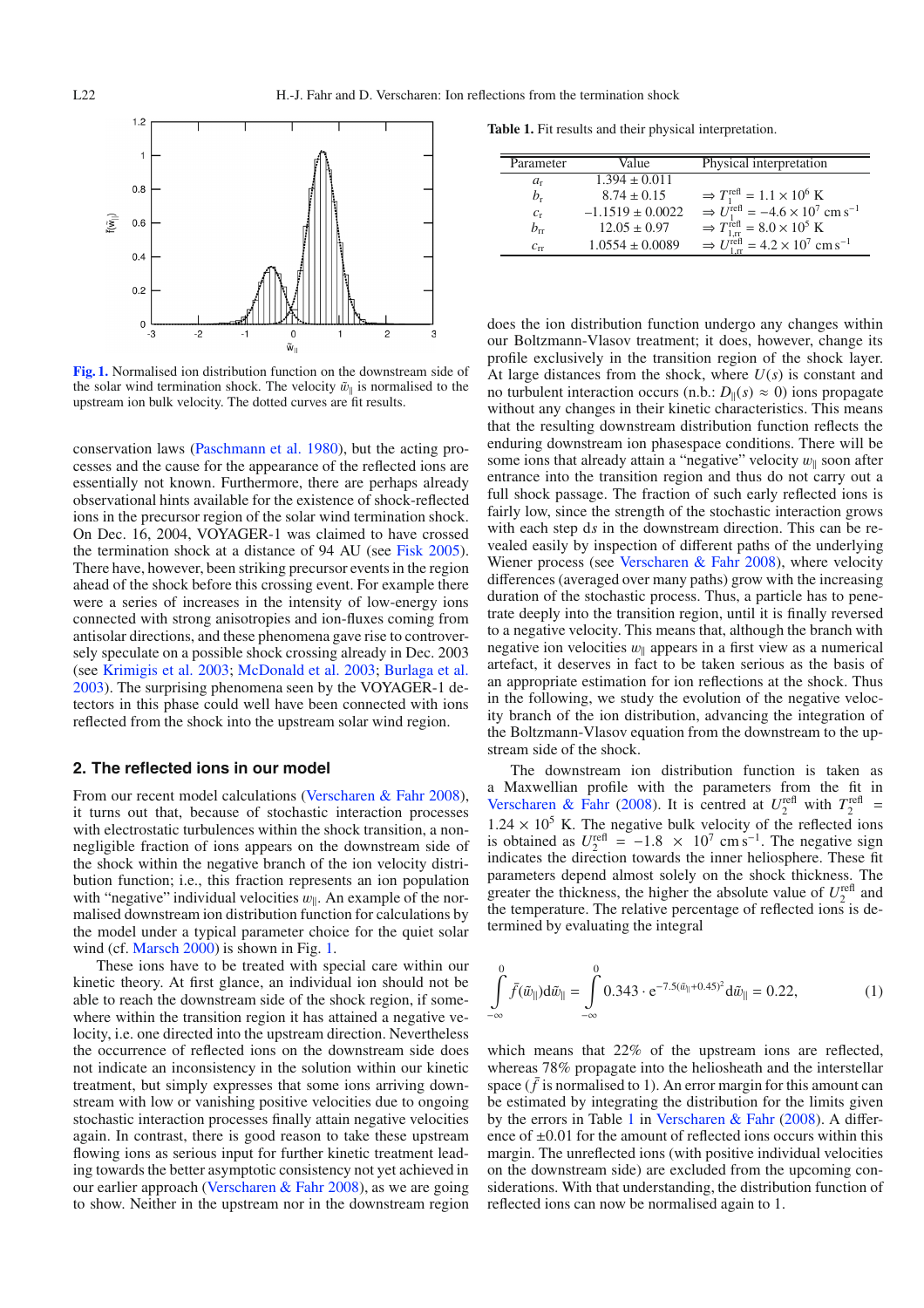#### **3. Incorporation of the reflected ions into our model**

For this study the main properties of the shock are kept identical to those derived in our previous model [\(Verscharen & Fahr](#page-3-14) [2008](#page-3-14)). This implies an initial electric field  $\mathcal E$  acting in the shock structure given by

$$
\mathcal{E} \approx \frac{m_{\rm p}}{e} U \frac{\mathrm{d}U}{\mathrm{d}s} = \frac{m_{\rm p}}{2e} \frac{\mathrm{d}U^2}{\mathrm{d}s} \,. \tag{2}
$$

Here  $U(s)$  is the bulk velocity profile of the ion flow describing a drop from *U*<sup>1</sup> on the upstream side (where the space coordinate *s* is negative) down to  $U_2 = U_1/r$  on the downstream side ( $s > 0$ ). Here *r* denotes the compression ratio, which had been calculated as 2.5. As before, the bulk velocity profile is parametrised by

$$
U(s) = \frac{U_1 + U_2}{2} - \frac{U_1 - U_2}{2} \cdot \tanh\left(\frac{s}{\lambda}\right).
$$
 (3)

This means that the decelerating field is still dominated by the bulk velocity profile  $U(s)$  of the ions and the diffusion by the bulk velocity profile  $u_e(s)$  of the electrons. The profiles of the electron flow from upstream to downstream are given further on by the same system as before:

$$
u_{e}(s) = u_{e}^{\text{el}}(s) + u_{e}^{\text{turb}}(s)
$$
\n
$$
(4)
$$

$$
u_{e}^{\text{el}} = \sqrt{\frac{m_{\text{p}}}{m_{\text{e}}}U\sqrt{\frac{U_{1}^{2}}{U^{2}}\left(1 + \frac{m_{\text{e}}}{m_{\text{p}}}\right) - 1}}
$$
(5)

$$
u_{e}^{\text{turb}}(s) = \frac{U_{2} - u_{e,2}^{\text{el}}}{2} + \frac{U_{2} - u_{e,2}^{\text{el}}}{2} \cdot \tanh\left(\frac{s - b}{\mu}\right). \tag{6}
$$

<span id="page-2-4"></span>The diffusion coefficient still depends on the difference between ion and electron bulk velocities. The electron flow is assumed to be given by the same  $u_e(s)$  as determined in the earlier calculations. The ion bulk velocity must be obtained as the first moment of the reflected ion distribution function:

$$
U^{\text{refl}}(s) = \frac{1}{N} \int_{-\infty}^{+\infty} w_{\parallel} f^{\text{refl}}(w_{\parallel}, s) \mathrm{d}w_{\parallel}. \tag{7}
$$

<span id="page-2-0"></span>Therefore, it becomes necessary to evaluate  $f^{\text{refl}}(w_{\parallel}, s)$  at every step *s*, which is on the one hand a more laborious numerical work but, on the other hand, provides important additional information about the ion behaviour. The diffusion coefficient is then given by

<span id="page-2-1"></span>
$$
D_{\parallel}^{\text{refl}} = \frac{\sqrt[3]{\frac{4m_{\text{p}}}{m_{\text{e}}}}}{\sqrt{3}} \left(\frac{m_{\text{e}}}{m_{\text{p}}}\right)^2 \omega_{\text{p}} \left(u_{\text{e}} - U^{\text{refl}}\right)^2.
$$
 (8)

With these expressions, the new transport equation can be specified:

$$
\frac{\partial f^{\text{refl}}}{\partial s} = -\frac{1}{2} \frac{\mathrm{d}U^2(s)}{\mathrm{d}s} \frac{1}{w_{\parallel}} \frac{\partial f^{\text{refl}}}{\partial w_{\parallel}} + \frac{1}{w_{\parallel}} D_{\parallel}^{\text{refl}} \frac{\partial^2 f^{\text{refl}}}{\partial w_{\parallel}^2} \,. \tag{9}
$$

The ion distribution function is re-normalised to one. Corresponding to [\(9\)](#page-2-0), one finds the stochastic differential equation

$$
dw_{\parallel} = \frac{1}{2} \frac{dU^2(s)}{ds} \frac{1}{w_{\parallel}} ds + \sqrt{\frac{2D_{\parallel}^{\text{refl}}}{|w_{\parallel}|}} dW_s
$$
 (10)

with  $ds = w_{\parallel} dt$ . One should note here that the first term (the drift term) does *not* contain the bulk velocity  $U^{\text{refl}}(s)$  of the reflected ions. This assures that the electric potential is still dominated by the plasma flow from upstream to downstream.

<span id="page-2-2"></span>

**[Fig. 2.](http://dexter.edpsciences.org/applet.php?DOI=10.1051/0004-6361:200810217&pdf_id=2)** Normalised ion distribution function on the upstream side of the shock for the reflected ions. Again, as expected, a new double-hump structure has built up. The dotted curves are fit results.

#### **4. Results and discussion**

The stochastic differential Eq.  $(10)$  is evaluated with the same parameters as in the earlier model, however, starting with the distribution  $f^{\text{refl}}$  of reflected ions at the downstream boundary of the shock transition region. The resulting distribution function on the upstream boundary is shown in Fig. [2.](#page-2-2)

Evidently, a new double-hump structure has built up for the reflected ions. This means that a certain number of ions (hereafter called "re-reflected ions") have changed direction for a second time and move now towards the downstream direction. The other part (the left beam) has a rather high velocity and a comparatively high temperature in contrast to the environment of the upstream solar wind plasma.

Two Gaussian profiles of the form

<span id="page-2-3"></span>
$$
\bar{f}^{\text{refl}} = \left[ \bar{f}_{\text{r}}(\tilde{w}_{\parallel}) \right] + \left[ \bar{f}_{\text{rr}}(\tilde{w}_{\parallel}) \right]
$$
\n
$$
= \left[ a_{\text{r}} \cdot e^{-b_{\text{r}}(\tilde{w}_{\parallel} - c_{\text{r}})^{2}} \right] + \left[ \left( \sqrt{\frac{b_{\text{rr}}}{\pi}} - \sqrt{\frac{b_{\text{rr}}}{b}} a_{\text{r}} \right) \cdot e^{-b_{\text{rr}}(\tilde{w}_{\parallel} - c_{\text{rr}})^{2}} \right] (12)
$$

⎢⎢⎢⎢⎢⎣ ⎜⎜⎜⎜⎜⎝ π −  $\frac{\partial \Pi}{\partial r} a_r$  $\left.\int\! \cdot e^{-b_{\text{rr}}(\tilde{w}_{\parallel}-c_{\text{rr}})^2}\right\}$ ⎥⎥⎥⎥⎥⎦

are a fitting description for the reflected distribution. The fit result is shown in Table [1.](#page-1-1)

The fit can again be used to determine the ratio of reflected and re-reflected ions. Integrating  $\bar{f}_r$  from Eq. [\(11\)](#page-2-3) yields that the percentage of ions, which are reflected into the upstream direction, amounts to 84% of the initially backwards directed ions, which means that 16% are re-reflected and can undergo another shock transition. Considering that only 22% get negative velocities at their first shock transition, one finds that, in total balance,  $p_r = 0.22 \times 0.84 = 0.18 \hat{=} 18\%$  of the solar wind ions are in fact reflected; i.e.,  $p_t = 1 - 0.18 = 0.82 \hat{ } \approx 82\%$  propagate totally into the heliosheath. Because the momenta of the final distribution function depend almost exclusively on the shock thickness, the latter represents the crucial parameter. As mentioned before, a larger thickness would lead to both a higher bulk velocity and a higher temperature after shock transit. Additionally, it would yield an increase in the reflected ion fraction. If the parameters are chosen within the limits of the usual conditions for the quiet solar wind, the result is only weakly sensitive to them. Similar to the requirements from the Rankine-Hugoniot conditions, one can use the mass conservation as a possible way to determine the particle density of the participating particle populations. For this purpose the shock can be treated like a box with a total mass inflow from the upstream side and an outflow to both the upstream (reflected ions) and the downstream (propagating ions)